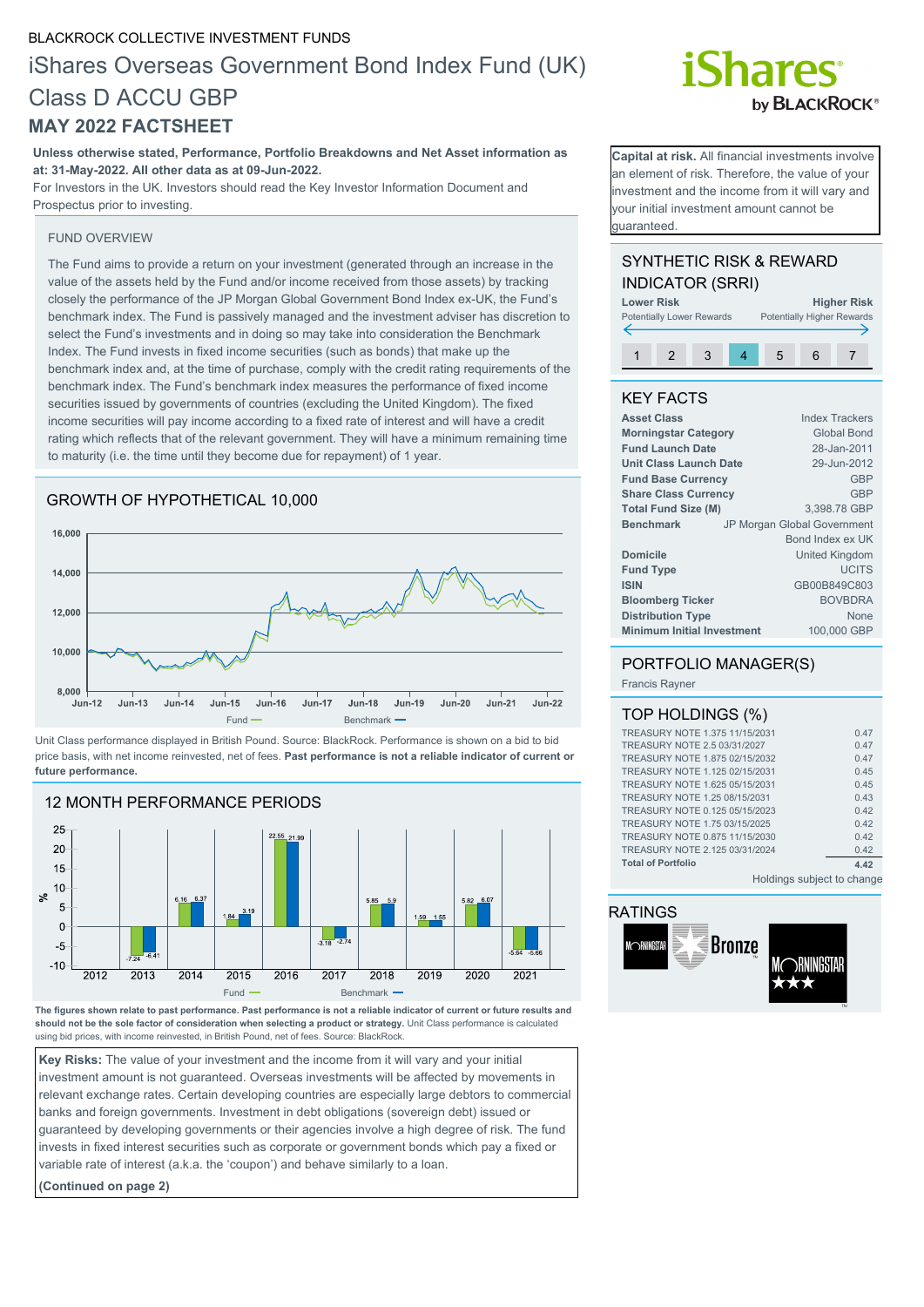**Key Risks Continued:** These securities are therefore exposed to changes in interest rates which will affect the value of any securities held. Over 35% of this fund may be invested in securities issued by any one government; therefore if these investments decline in value, this will have a pronounced effect on the overall value of the fund.

#### SECTOR BREAKDOWN (%)

|                         | <b>Fund</b> | <b>Benchmark</b> | <b>Active</b> |
|-------------------------|-------------|------------------|---------------|
| Government              | 9969        | 100.00           | $-0.31$       |
| Cash and/or Derivatives | 0.31        | 0.00             | 0.31          |

Negative weightings may result from specific circumstances (including timing differences between trade and settlement dates of securities purchased by the funds) and/or the use of certain financial instruments, including derivatives, which may be used to gain or reduce market exposure and/or risk management. Allocations are subject to change

#### PORTFOLIO CHARACTERISTICS **Effective Duration (years)** 7.27 **Nominal Weighted Average Life (WAL)** 8.63 yrs **Yield to Worst (%)** 1.97 **3 Year Tracking Error** 1.85

| FEES AND CHARGES          |          |
|---------------------------|----------|
| <b>Max Initial Charge</b> | $0.00\%$ |
| <b>Exit Fee</b>           | $0.00\%$ |
| <b>Ongoing Charge</b>     | $0.11\%$ |
| <b>Performance Fee</b>    | $0.00\%$ |

#### DEALING INFORMATION

**Settlement** Trade Date + 3 days

# **Dealing Frequency** Daily, forward pricing basis









**0800 44 55 22** Menquiry@ukclientservices.blackrock.com **@www.ishares.com** 

#### **IMPORTANT INFORMATION:**

This document is marketing material. The (names of sub funds) are sub-funds of BlackRock Collective Investment Funds (BCIF). The Fund is organised under the laws of Ireland and authorised by the Central Bank of Ireland as UCITS for the purposes of the UCITS Regulations. Investment in the sub-fund(s) is only open to 'Qualified Holders', as defined in the relevant Fund Prospectus. Subscriptions in the Fund are valid only if made on the basis of the current Prospectus, the most recent financial reports and the Key Investor Information Document, which are available in registered jurisdictions and available in local language where registered can be found at www.blackrock.com on the relevant product pages. Investors should understand all characteristics of the funds objective before investing. Prospectuses, Key Investor Information Documents and application forms may not be available to investors in certain jurisdictions where the Fund in question has not been authorised. BlackRock may terminate marketing at any time. For information on investor rights and how to raise complaints please go to https://www.blackrock.com/corporate/compliance/investor-right available in in local language in registered jurisdictions. If, after reading this factsheet, you have any questions or would like any additional information please contact your financial adviser or speak to our Investor Services Team on 0800 445522.

Issued by BlackRock Investment Management (UK) Limited (authorised and regulated by the Financial Conduct Authority). Registered office: 12 Throgmorton Avenue, London, EC2N 2DL. Registered in England No. 2020394. Tel: 020 7743 3000. For your protection, telephone calls are usually recorded. BlackRock is a trading name of BlackRock Investment Management (UK) Limited.

© Current year BlackRock, Inc. All Rights reserved. BLACKROCK, BLACKROCK SOLUTIONS, iSHARES, SO WHAT DO I DO WITH MY MONEY, INVESTING FOR A NEW WORLD, and BUILT FOR THESE TIMES are registered and unregistered trademarks of BlackRock, Inc. or its subsidiaries in the United States and elsewhere. All other trademarks are those of their respective owners.

 © Current year Morningstar. All Rights Reserved. The information, data, analyses, and opinions contained herein (1) include the proprietary information of Morningstar, (2) may not be copied or redistributed, (3) do not constitute investment advice offered by Morningstar, (4) are provided solely for informational purposes and therefore are not an offer to buy or sell a security, and (5) are not warranted to be correct, complete, or accurate. Morningstar shall not be responsible for any trading decisions, damages, or other losses resulting from, or related to, this information, data, analyses, or opinions or their use. The Morningstar Analyst Rating™ is subjective in nature and reflects Morningstar's current expectations of future events/behaviour as they relate to a particular fund. Because such events/behaviour may turn out to be different than expected, Morningstar does not guarantee that a fund will perform in line with its Morningstar Analyst Rating. Likewise, the Morningstar Analyst Rating should not be seen as any sort of guarantee or assessment of the creditworthiness of a fund or of its underlying securities and should not be used as the sole basis for making any investment decision.

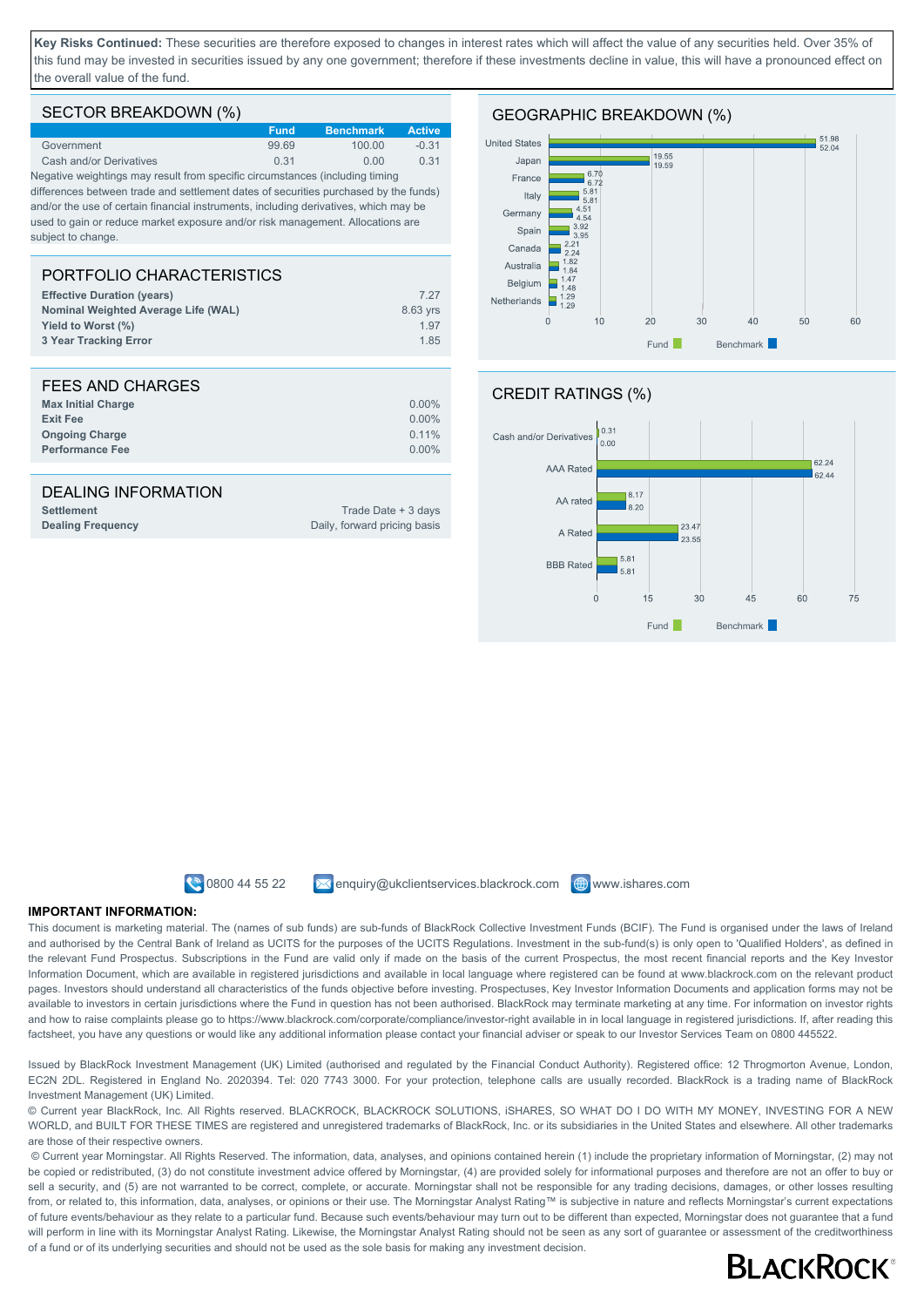#### **GLOSSARY**

**Effective Duration:** A measure of price sensitivity of a bond to changes in interest rates. The Modified Duration of the fund is calculated as the average of the underlying bonds' modified duration values, adjusted to take account of their relative weight (size) within the fund.

**Ongoing Charge:** is a figure representing all annual charges and other payments taken from the fund.

**Quartile Rank:** categorises a fund into four equal bands based on their performance over a specified period within the relevant Morningstar's sector. The top or first quartile contains the top 25% of funds, through to the bottom or 4th quartile which contains the bottom 25% of funds.

**SRRI:** is a value based on the volatility of the fund, which gives an indication of the overall risk and reward profile of the Fund.

**Nominal Weighted Average Life (WAL):** A bond's maturity is the length of time until the principal amount of the bond is to be repaid. WAL of the fund is calculated as the average of the underlying bonds' maturities, adjusted to take account of their relative weight (size) within the fund.

**Yield To Worst:** The lowest potential yield that can be received on a bond without the issuer actually defaulting. The yield to worst is calculated by making worst-case scenario assumptions on the issue by calculating the returns that would be received if provisions are used by the issuer.

**3 Year Tracking Error:** A divergence between the price behavior of a position or a portfolio and the price behavior of a benchmark.

**Performance Fee:** is charged on any returns that, subject to a High Water Mark, the Fund achieves above it's performance fee benchmark. Please refer to the Prospectus for further information.